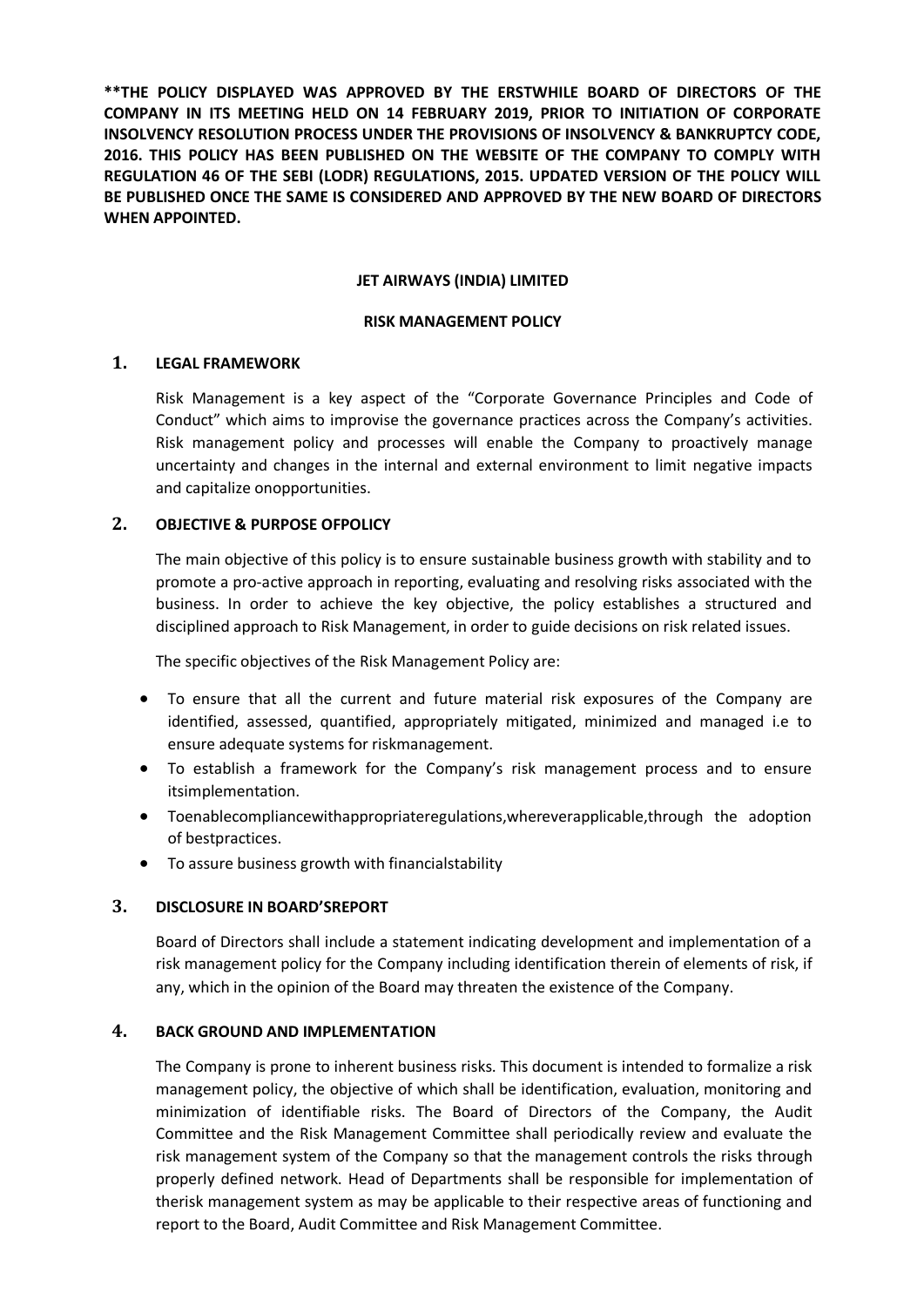## **5. CONSTITUTION OF RISK MANAGEMENT COMMITTEE**

Risk Management Committee shall be constituted by the Company consisting of minimum three members with majority of them being members of the board of directors including at least one independent director and in case of a listed entity having outstanding SR equity shares at least two thirds of the Risk Management Committee shall comprise independent directors.

The Chairperson of the Risk management committee shall be a member of the board of directors and senior executives of the Company may be members of the committee. The Board shall define the roles & responsibilities of the Risk Management Committee& may delegate monitoring &reviewing of the risk management plan to the Committee & such other functions as it may deemfit with such function shall specifically covering cyber security.

The Risk Management Committee shall have powers to seek information from any employee, obtain outside legal or other professional advice and secure attendance of outsiders with relevant expertise, if it considers necessary

The role of the committee shall, inter alia, include the following:

(1) To formulate a detailed risk management policy which shall include:

(a) A framework for identification of internal and external risks specifically faced by the listed entity, in particular including financial, operational, sectoral, sustainability (particularly, ESG related risks), information, cyber security risks or any other risk as may be determined by the Committee.

(b) Measures for risk mitigation including systems and processes for internal control of identified risks.

(c) Business continuity plan.

(2) To ensure that appropriate methodology, processes and systems are in place to monitor and evaluate risks associated with the business of the Company;

(3) To monitor and oversee implementation of the risk management policy, including evaluating the adequacy of risk management systems;

(4) To periodically review the risk management policy, at least once in two years, including by considering the changing industry dynamics and evolving complexity;

(5) To keep the board of directors informed about the nature and content of its discussions, recommendations and actions to be taken;

(6) The appointment, removal and terms of remuneration of the Chief Risk Officer (if any) shall be subject to review by the Risk Management Committee.

The Risk Management Committee shall coordinate its activities with other committees, in instances where there is any overlap with activities of such committees, as per the framework laid down by the board of directors

## **6. FREQUENCY OF MEETING**

The risk management committee shall meet at least twice in a year. The meetings of the risk management committee shall be conducted in such a manner that on a continuous basis not more than one hundred and eighty days shall elapse between any two consecutive meetings.

The quorum for a meeting of the Risk Management Committee shall be either two members or one third of the members of the committee, whichever is higher, including at least one member of the board of directors in attendance

## **7. APPLICATION**

This policy applies to all areas of the Company's operations.

#### **8. ROLE OF THE BOARD**

The Board will undertake the following actions to ensure risk is managed appropriately: